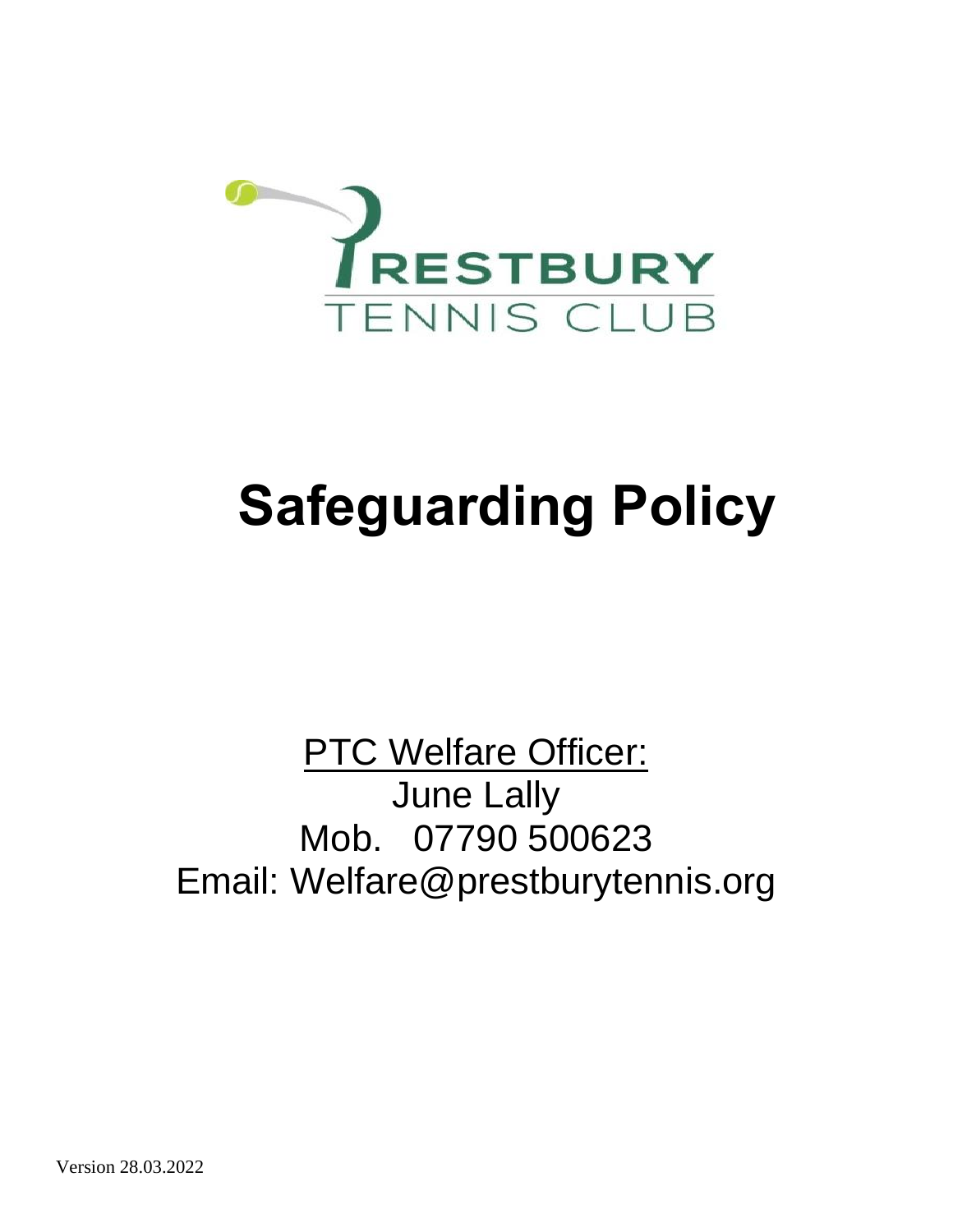### **Reporting a Safeguarding Concern within** the Tennis Environment

How to respond to concerns that arise within a tennis environment.

For Tennis Wales / Tennis Scotland cases, on-going consultation will take place with them.

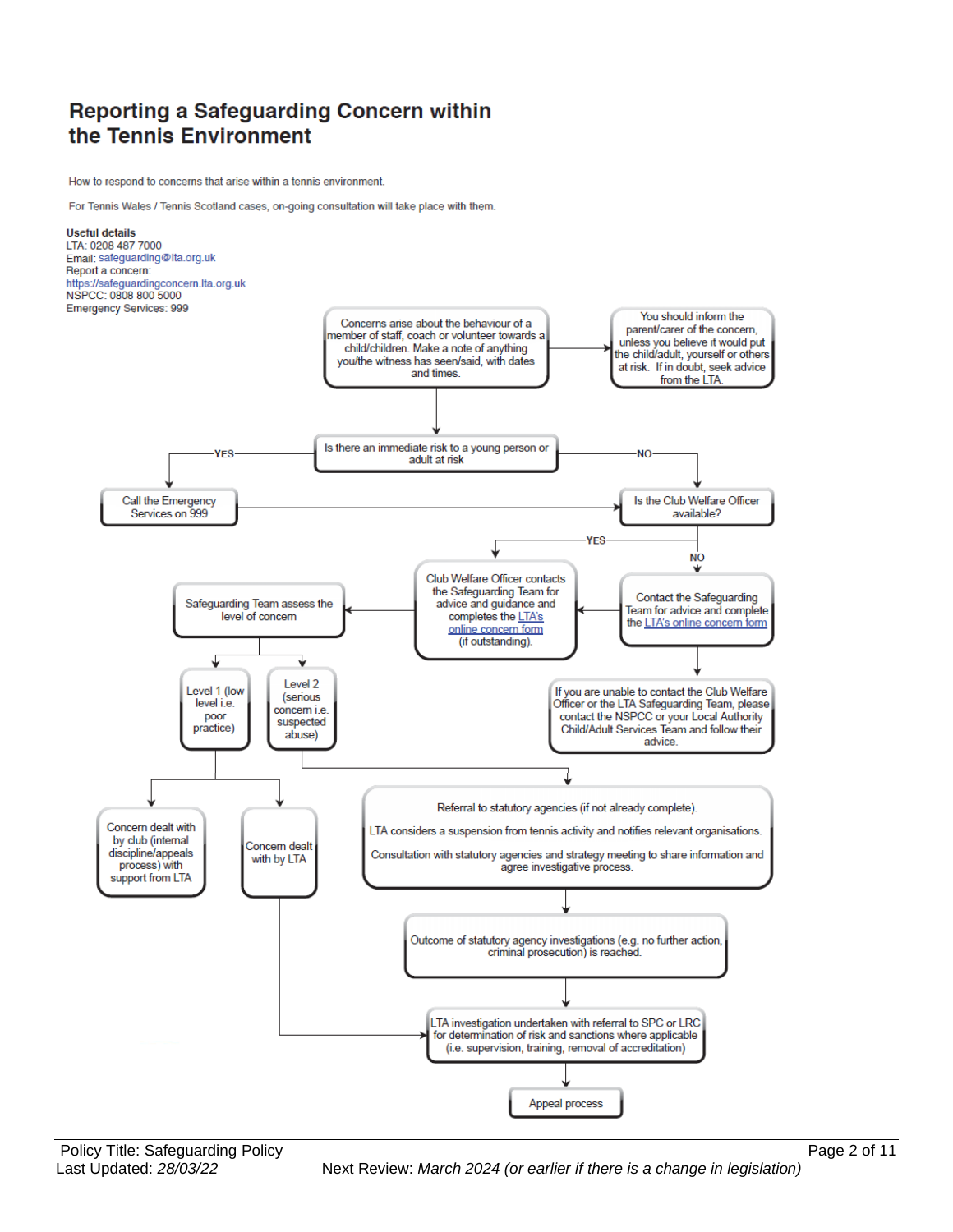#### **1. Policy statement**

The Prestbury Tennis Club (PTC) is committed to prioritising the well-being of all children and adults at risk, promoting safeguarding in our club at all times, including all programmes and events we run. This policy strives to minimise risk, deliver a positive tennis experience for everyone and respond appropriately to all safeguarding concerns/disclosures.

#### **2. Use of terminology**

**Child:** a person under the age of eighteen years.

**Adult at risk:** a person aged eighteen years or over who is, or may be, in need of community care services by reason of disability, age or illness; and is, or may be, unable to take care of, or unable to protect him or herself against abuse or neglect.

**Safeguarding children:** protecting children from abuse and neglect, preventing the impairment of children's health or development, ensuring that they grow up in circumstances consistent with the provision of safe and effective care, and taking action to enable all children to have the best life chances.

**Safeguarding adults at risk:** protecting adults from abuse and/or neglect. Enabling adults to maintain control over their lives and make informed choices without coercion. Empowering adults at risk, consulting them before taking action, unless someone lacks the capacity to make a decision, or their mental health poses a risk to their own or someone else's safety, in which case, always acting in his or her best interests.

*(See appendix A for full glossary of terms)*.

#### **3. Scope**

This Policy is applicable to all staff, volunteers, committee members, coaches and club members. It is in line with national legislation and applicable across the UK.

Advice, guidance and support is available from the LTA Safeguarding Team.

#### **4. Responsibility for the implementation of the Safeguarding Policy, Code of Conduct and Reporting Procedure**

#### **SAFEGUARDING IS EVERYONE'S RESPONSIBILITY: NOT RESPONDING TO A SAFEGUARDING CONCERN IS NOT AN OPTION.**

- Our club's committee has overall accountability for this policy and its implementation.
- Our club Welfare Officer is responsible for reviewing this policy in line with legislative and club developments
- All individuals involved in/present at the club are required to adhere to the policy and Code of Conduct
- The LTA Safeguarding Team can offer support to help clubs proactively safeguard.

#### **Where there is a safeguarding concern/disclosure:**

• The individual who is told about, hears, or is made aware of the concern/disclosure is responsible for following the Reporting a Safeguarding Concern Procedure shown in the flowchart at the beginning of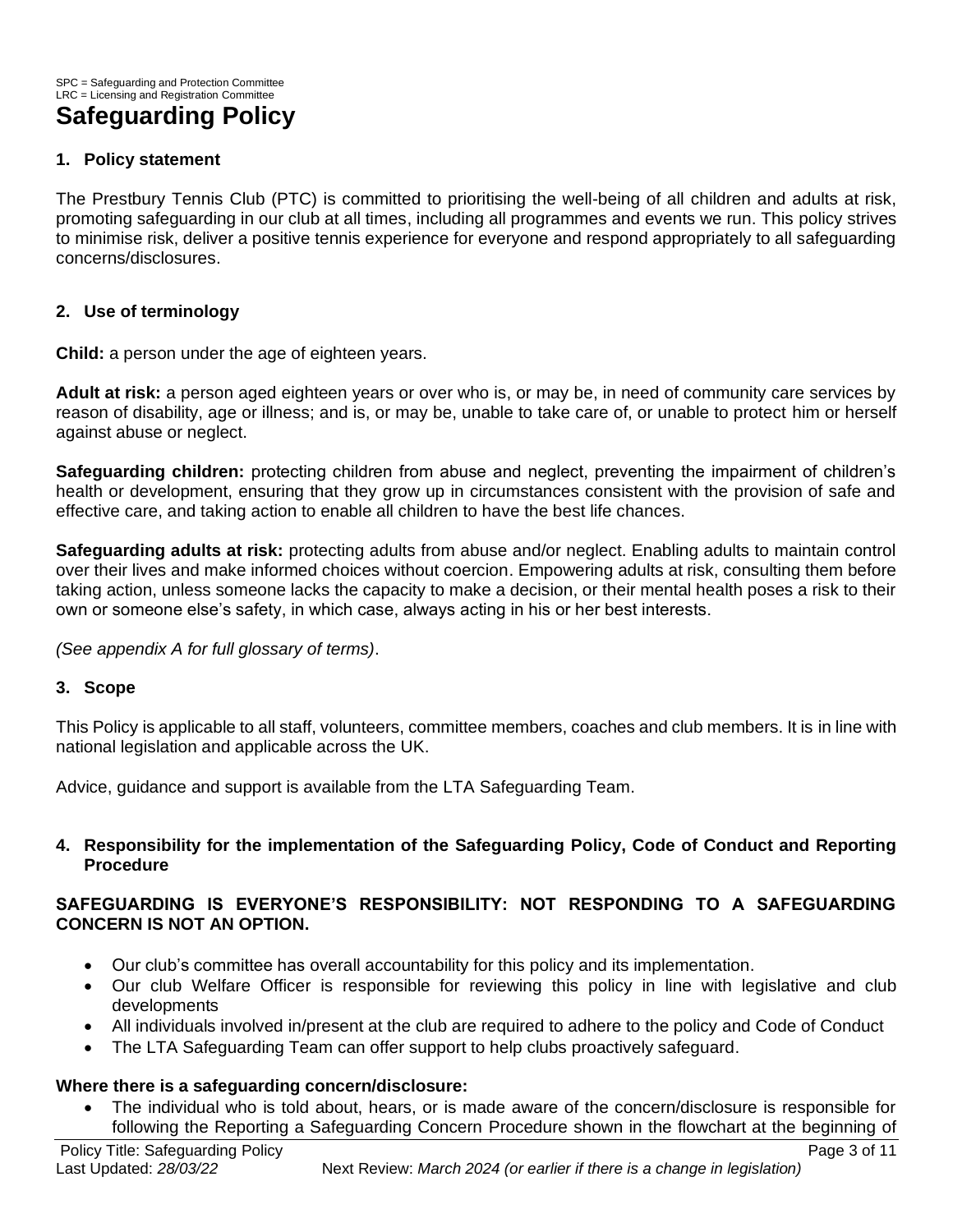this policy. Unless someone is in immediate danger, they should inform their club Welfare Officer, LTA Safeguarding Team or National Safeguarding Lead.

- The club Welfare Officer and Safeguarding Leads are responsible for reporting safeguarding concerns to the LTA Safe Safeguarding Team.
- The LTA Safeguarding Team is responsible for assessing all safeguarding concern/disclosures that are reported to them and working with the club Welfare Officer and National Safeguarding Leads to follow up as appropriate on a case-by-case basis, prioritising the well-being of the child/ adult at risk at all times. Dependent on the concern/disclosure, a referral may be made to:
	- o The police in an emergency (999)
	- o Local Authority children's Services ChECS Cheshire East *(0300 1235012/ 0300 1235022) (emergency/out of hours)*
	- o Local Authority Adult Services *LSAB@cheshireeast.gov.uk (01625 374753)*
	- $\circ$  Local Authority Designated Officer (LADO) 01606 288931 for concerns / disclosures about a member of staff, consultant, coach, official or volunteer.

#### **5. Breaches of the Safeguarding Policy, Code of Conduct and Reporting Procedure**

Breaches of this policy and/or failure to comply with the outlined responsibilities may result in the following:

- Disciplinary action leading to possible exclusion from the club, dismissal and legal action
- Termination of current and future roles within the club and roles in other clubs, the LTA, Tennis Wales, Tennis Scotland and the Tennis Foundation*.*

Actions taken by players, parents or carers, staff, consultants, volunteers, officials, coaches inside or outside of the club that are seen to contradict this policy may be considered a violation of this policy.

Where an appeal is lodged in response to a safeguarding decision made by the club, the individual should adhere to the club's appeal procedure.

#### **6. Whistleblowing**

Safeguarding children and adults at risk requires everyone to be committed to the highest possible standards of openness, integrity and accountability. As a club, we are committed to encouraging and maintaining a culture where people feel able to raise a genuine safeguarding concern and are confident that it will be taken seriously.

#### **What is whistle blowing?**

In the context of safeguarding, "whistle blowing" is when someone raises a concern about the well-being of a child or an adult at risk.

A whistle blower may be:

- a player;
- a volunteer:
- a coach;
- other member of staff;
- an official:
- a parent;
- a member of the public.

#### **How to raise a concern about a child or an adult at risk at the club**

If a child or an adult at risk is in immediate danger or risk of harm, the police should be contacted by calling 999.

Where a child or an adult at risk is not in immediate danger, any concerns about their well-being should be made without delay to the Club Welfare Officer. The Club Welfare Officer will pass the details of the concern on to the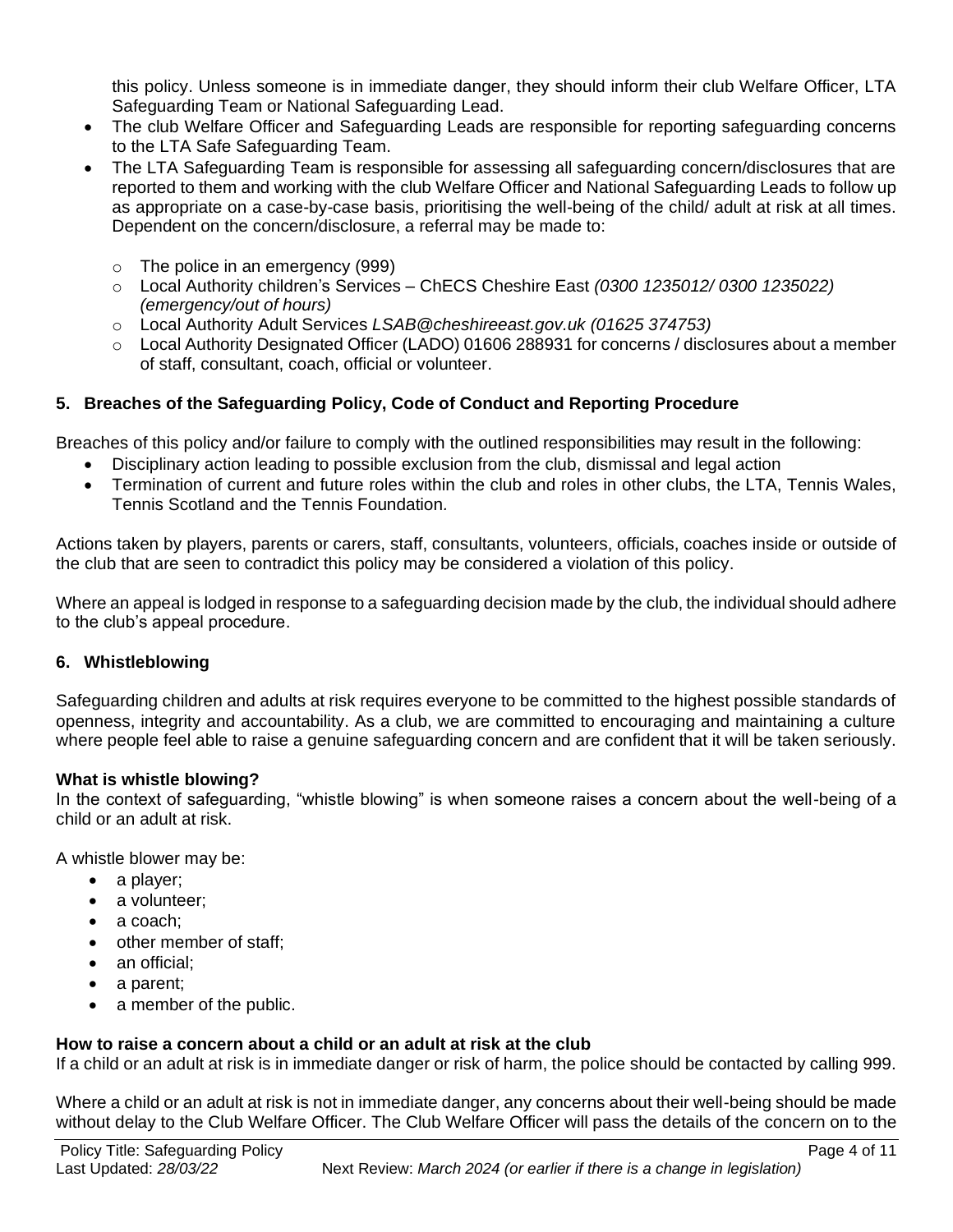LTA Safeguarding Team at the earliest opportunity and the relevant local authority and the police will be contacted, where appropriate.

If, however, the whistle blower does not feel comfortable raising a concern with the Club Welfare Officer, the whistle blower should contact the LTA Safeguarding Team directly on 020 8487 7000, the Local Authority Designated Officer (LADO) 01606 288931 or the NSPCC on 0808 800 5000.

The Club Welfare Officer - June Lally - can be contacted on: *07790 50062[3 welfare@prestburytennis.org](mailto:welfare@prestburytennis.org)* If June Lally is unavailable, please contact Rebecca Liddiard (back-up Welfare Officer) 07971 581291 rebeccaliddiard@btinternet.com

#### **Information to include when raising a concern**

The whistle blower should provide as much information as possible regarding the incident or circumstance which has given rise to the concern, including:

- their name and contact details (unless they wish to remain anonymous);
- names of individuals involved;
- date, time and location of incident/circumstance; and
- whether any witnesses were present.

#### **What happens next?**

All concerns raised by a whistle blower about the well-being of a child or an adult at risk will be taken seriously and every effort will be made to deal with each concern fairly, quickly and proportionately.

If the whistle blower does not believe that the concern has been dealt with appropriately and wishes to speak to someone outside the club or the LTA Safeguarding Team, the NSPCC Whistleblowing advice line should be contacted on 0800 028 0285 or by emailing [help@nspcc.org.uk.](mailto:help@nspcc.org.uk)

#### **Support**

The club will not tolerate any harassment, victimisation or unfair treatment of, and will take appropriate action to protect, whistle blowers when they raise a concern in good faith.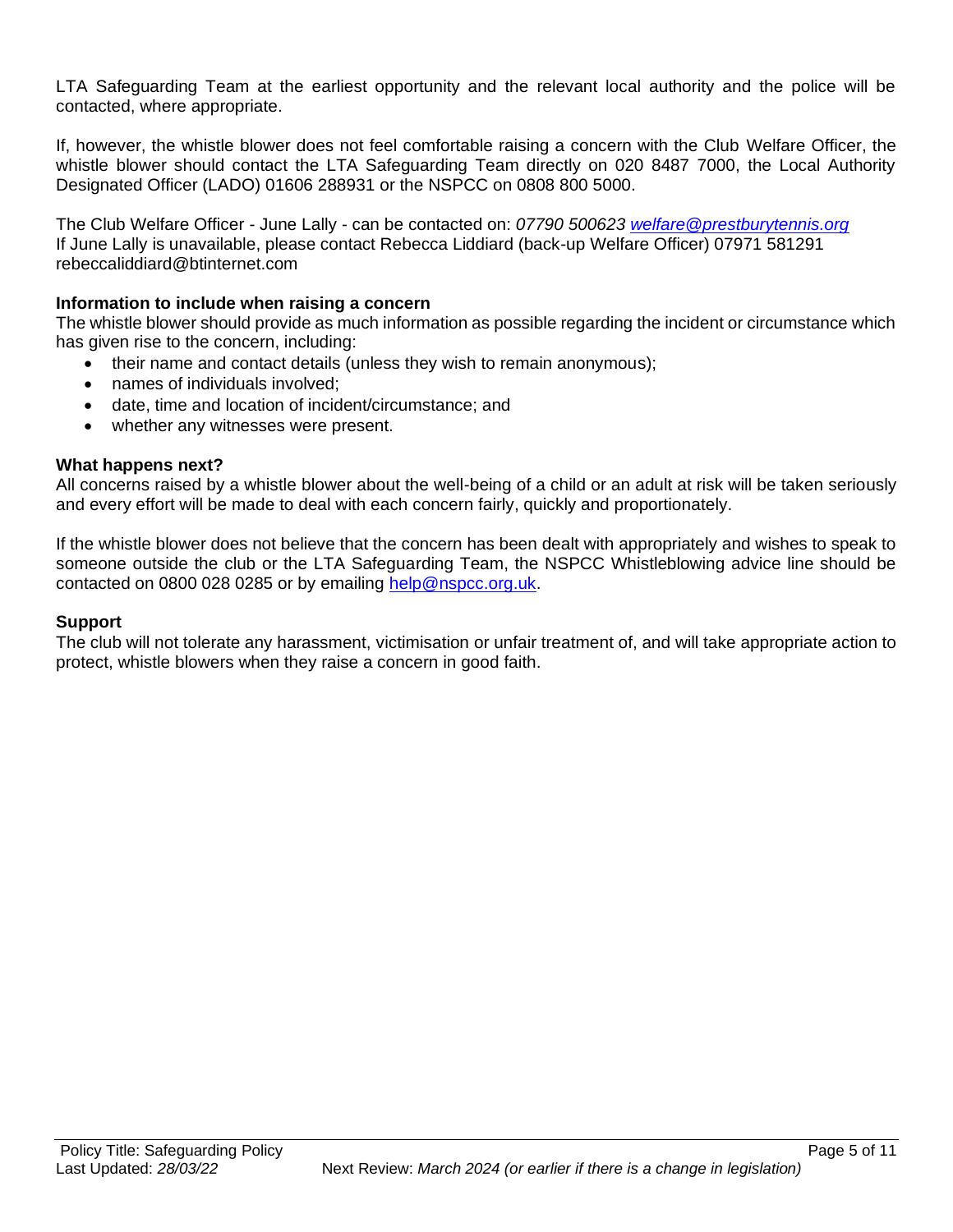## **Codes of Conduct**

#### **All members of staff, volunteers and members agree to:**

- Prioritise the well-being of all children and adults at risk at all times
- Treat all children and adults at risk fairly and with respect
- Be a positive role model. Act with integrity, even when no one is looking
- Help to create a safe and inclusive environment both on and off court
- Not allow any rough or dangerous behaviour, bullying or the use of bad or inappropriate language
- Report all allegations of abuse or poor practice to the club Welfare Officer
- Not use any sanctions that humiliate or harm a child or adult at risk
- Value and celebrate diversity and make all reasonable efforts to meet individual needs
- Keep clear boundaries between professional and personal life, including on social media
- Have the relevant consent from parents/carers, children and adults before taking or using photos and videos
- Refrain from making physical contact with children or adults unless it is necessary as part of an emergency or congratulatory (e.g. handshake / high five)
- Refrain from smoking and consuming alcohol during club activities or coaching sessions
- Ensure roles and responsibilities are clearly outlined and everyone has the required information and training
- Avoid being alone with a child or adult at risk unless there are exceptional circumstances
- Refrain from transporting children or adults at risk, unless this is required as part of a club activity (e.g. away match) and there is another adult in the vehicle
- Not abuse, neglect, harm or discriminate against anyone; or act in a way that may be interpreted as such
- Not have a relationship with anyone under 18 for whom they are coaching or responsible for
- Be acutely aware of the power that coaches and coaching assistants develop over players in the coaching relationship and avoid any intimacy (sexual or otherwise) with players

#### **All children agree to:**

- Be friendly, supportive and welcoming to other children and adults
- Play fairly and honestly
- Respect club staff, volunteers and Officials and accept their decisions
- Behave, respect and listen to your coach
- Take care of your equipment and club property
- Respect the rights, dignity and worth of all participants regardless of age, gender, ability, race, culture, religion or sexual identity
- Not use bad, inappropriate or racist language, including on social media
- Not bully, intimidate or harass anyone, including on social media
- Not smoke, drink alcohol or drugs of any kind on club premises or whilst representing the club at competitions or events
- Talk to the club Welfare Officer about any concerns or worries they have about themselves or others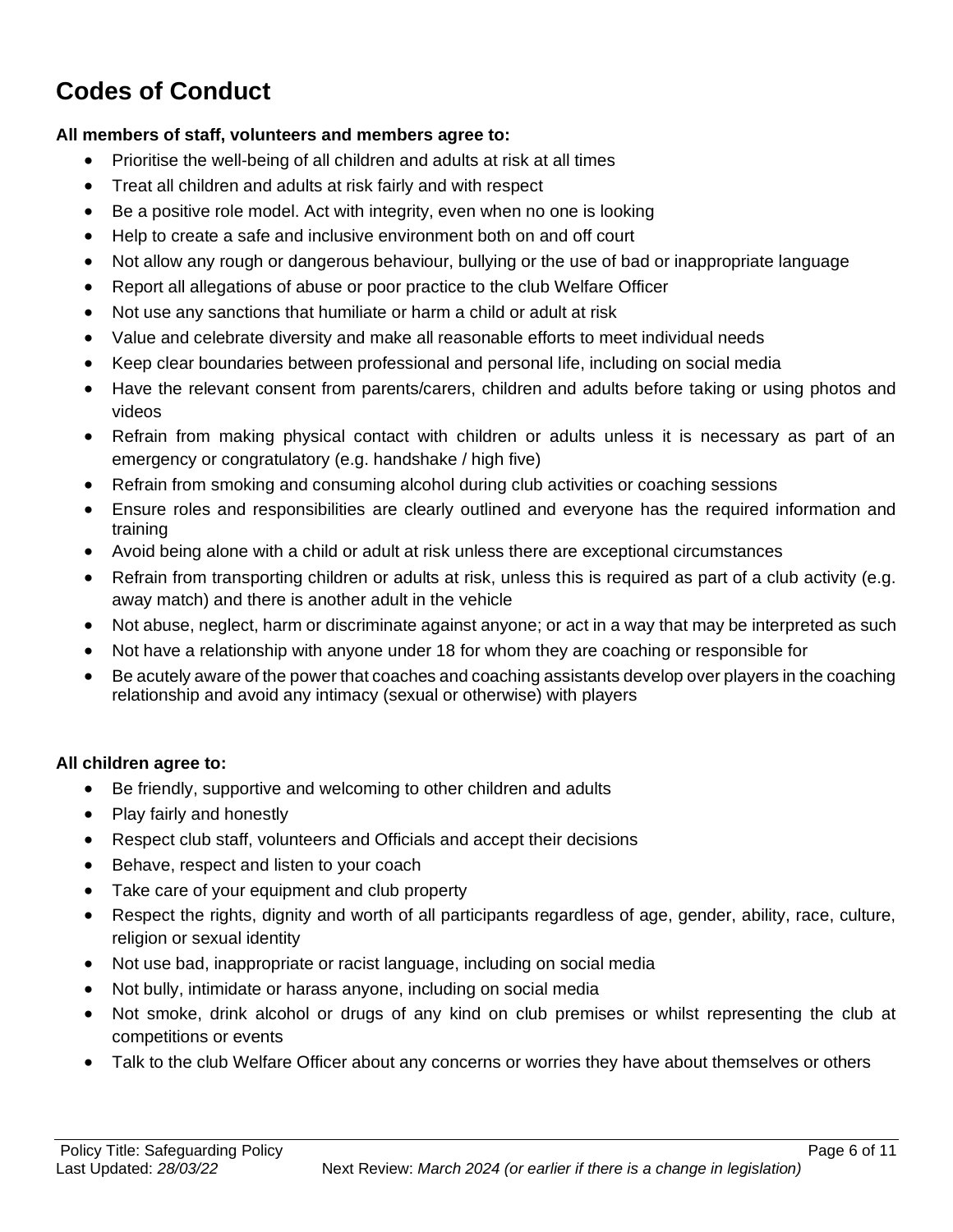#### **All parents and carers agree to:**

- Positively reinforce your child and show an interest in their tennis
- Use appropriate language at all times
- Be realistic and supportive
- Never ridicule or admonish a child for making a mistake or losing a match
- Treat all children, adults, volunteers, coaches, officials and members of staff with respect
- Behave responsibly at the venue; do not embarrass your child
- Accept the official's decisions and do not go on court or interfere with matches
- Encourage your child to play by the rules, and teach them that they can only do their best
- Deliver and collect your child punctually from the venue
- Ensure your child has appropriate clothing for the weather conditions
- Ensure that your child understands their code of conduct
- Adhere to your venue's safeguarding policy, diversity and inclusion policy, rules and regulations
- Provide emergency contact details and any relevant information about your child including medical history

This Policy is reviewed every two years (or earlier if there is a change in national legislation).

This Policy is recommended for approval by:

| Club Committee Chair: | Mr Martin Prescott | Date: 18.03.21 |
|-----------------------|--------------------|----------------|
| Club Welfare Officer: | Mrs June Lally     | Date: 18.03.21 |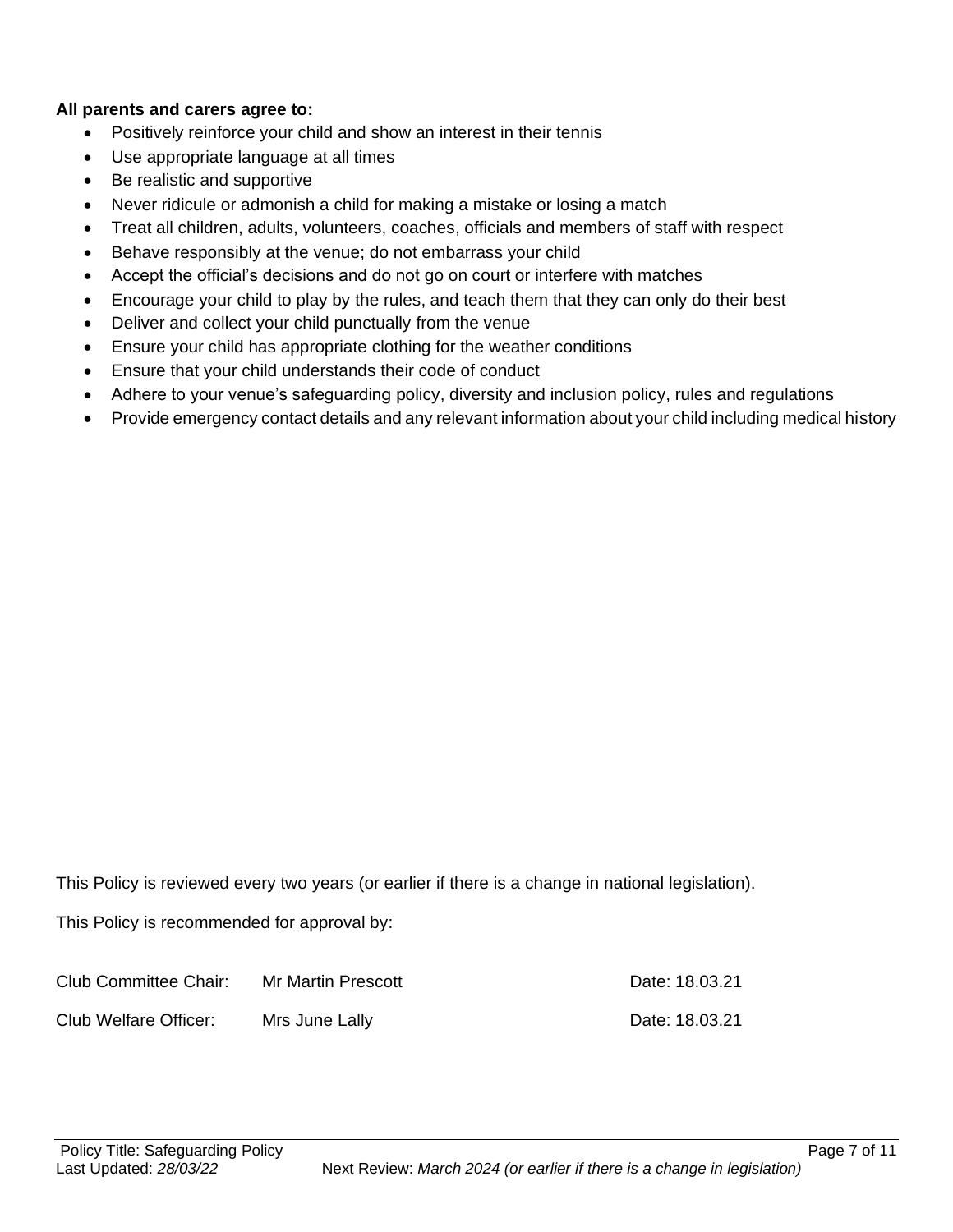## **Appendix A: Glossary of Terms**

**Safeguarding:** protecting **children** from abuse and neglect, preventing the impairment of children's health or development, ensuring that children are growing up in circumstances consistent with the provision of safe and effective care, and taking action to enable all children to have the best life chances. Enabling **adults at risk** to achieve the outcomes that matter to them in their life; protecting their right to live in safety, free from abuse and neglect. Empowering and supporting them to make choices, stay safe and raise any concerns. Beginning with the assumption that an individual is best-placed to make decisions about their own wellbeing, taking proportional action on their behalf only if someone lacks the capacity to make a decision, they are exposed to a lifethreatening risk, someone else may be at risk of harm, or a criminal offence has been committed or is likely to be committed.

#### **Abuse and neglect**

**Physical abuse:** A form of abuse which may involve hitting, shaking, throwing, poisoning, burning or scalding, drowning, suffocating or otherwise causing physical harm to a child or adult at risk. Physical harm may also be caused when a parent or carer fabricates the symptoms of, or deliberately induces illness

**Sexual abuse:** Involves forcing or enticing a child or young person to take part in abuse sexual activities, not necessarily involving a high level of violence, whether or not the child is aware of what is happening. The activities may involve physical contact, including assault by penetration (for example, rape or oral sex) or non-penetrative acts such as masturbation, kissing, rubbing and touching outside of clothing. They may also include non-contact activities, such as involving children in looking at, or in the production of, sexual images, watching sexual activities, encouraging children to behave in sexually inappropriate ways, or grooming a child in preparation for abuse (including via the internet). Sexual abuse is not solely perpetrated by adult males. Women can also commit acts of sexual abuse, as can other children

**Emotional abuse:** The persistent emotional maltreatment of a child or adult at risk such as to cause severe and persistent adverse effects on their emotional development. It may involve conveying to a child/ adult at risk that they are worthless or unloved, inadequate, or valued only insofar as they meet the needs of another person; not giving them opportunities to express their views; deliberately silencing them or 'making fun' of what they say or how they communicate. It may feature age or developmentally inappropriate expectations being imposed, including interactions that are beyond a child or adult at risk's developmental capability, as well as overprotection and limitation of exploration and learning, or preventing them participating in normal social interaction. It may involve seeing or hearing the ill-treatment of another. It may involve serious bullying (including cyber bullying), causing a child or adult at risk to feel frightened or in danger, or the exploitation or corruption of children. Some level of emotional abuse is involved in all types of maltreatment of a child, though it may occur alone.

**Neglect:** The persistent failure to meet a child/ adult at risk's basic physical and/or psychological needs, likely to result in the serious impairment of their health or development. It may involve a parent or carer failing to:

- $\circ$  provide adequate food, clothing and shelter (including exclusion from home or abandonment);
- o protect a child/ adult at risk from physical and emotional harm or danger;
- $\circ$  ensure adequate supervision (including the use of inadequate care-givers); or
- o ensure access to appropriate medical care or treatment.

It may also include neglect of, or unresponsiveness to, a child's or adult at risk's basic emotional needs. Neglect may occur during pregnancy as a result of maternal substance abuse.

#### **Additional examples of abuse and neglect of adults at risk**

**Financial abuse**: having money or property stolen; being defrauded; being put under pressure in relation to money or other property; and having money or other property misused.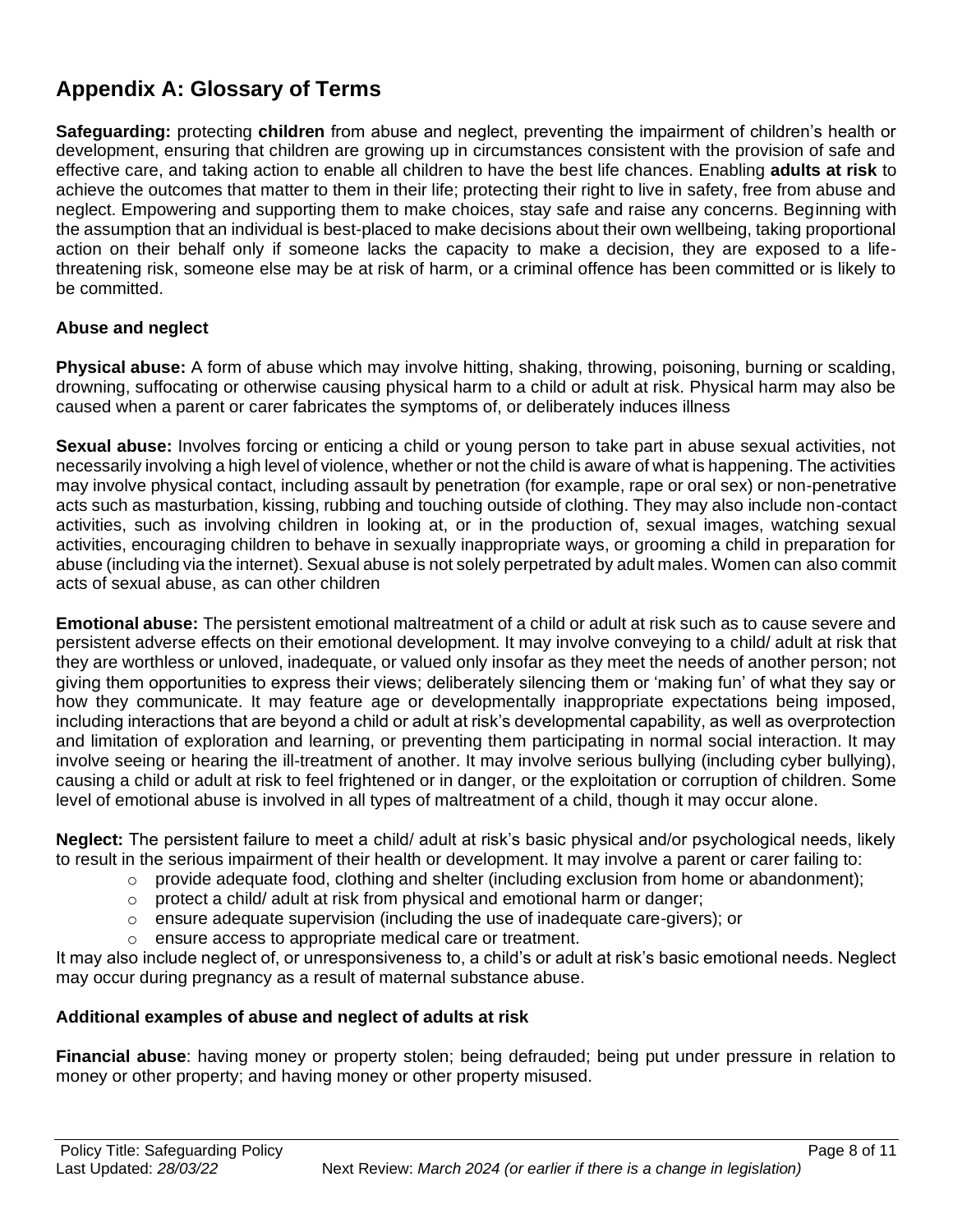**Discriminatory abuse**: treating someone in a less favourable way and causing them harm, because of their age, gender, sexuality, gender identity, disability, socio-economic status, ethnic origin, religion and any other visible or non-visible difference.

**Domestic abuse**: includes physical, sexual, psychological or financial abuse by someone who is, or has been a partner or family member. Includes forced marriage, female genital mutilation and honour-based violence (an act of violence based on the belief that the person has brought shame on their family or culture). Domestic abuse does not necessarily involve physical contact or violence.

**Psychological abuse:** including emotional abuse, threats of harm or abandonment, deprivation of contact, humiliation, blaming, controlling, intimidation, coercion, harassment, verbal abuse, isolation or withdrawal from services or supportive networks.

**Organisational abuse**: where the needs of an individual are not met by an organisation due to a culture of poor practice or abusive behaviour within the organisation.

**Self-neglect:** behaviour which threatens an adult's personal health or safety (but not that of others). Includes an adult's decision to not provide themselves with adequate food, clothing, shelter, personal hygiene, or medication (when indicated), or take appropriate safety precautions

**Modern slavery**: encompasses slavery, human trafficking, criminal and sexual exploitation, forced labour and domestic servitude. Traffickers and slave masters use whatever means they have at their disposal to coerce, deceive and force individuals into a life of abuse, servitude and inhumane treatment.

- A person who is being abused may experience more than one type of abuse
- Harassment, and bullying are also abusive and can be harmful
- Female Genital Mutilation (FGM) is now recognised as a form of physical, sexual and emotional abuse that is practised across the UK
- Child Sexual Exploitation is recognised as a form of sexual abuse in which children are sexually exploited for money, power or status
- Child trafficking is recognised as child abuse where children are often subject to multiple forms of exploitation. Children are recruited, moved or transported to, or within the UK, then exploited, forced to work or sold
- People from all cultures are subject to abuse. It cannot be condoned for religious or cultural reasons
- Abuse can have immediate and long-term impacts on someone's well-being, including anxiety, depression, substance misuse, eating disorders and self-destructive Conducts, offending and anti-social **Conduct**
- Those committing abuse are most often adults, both male and female. However, child-to-child abuse also takes place.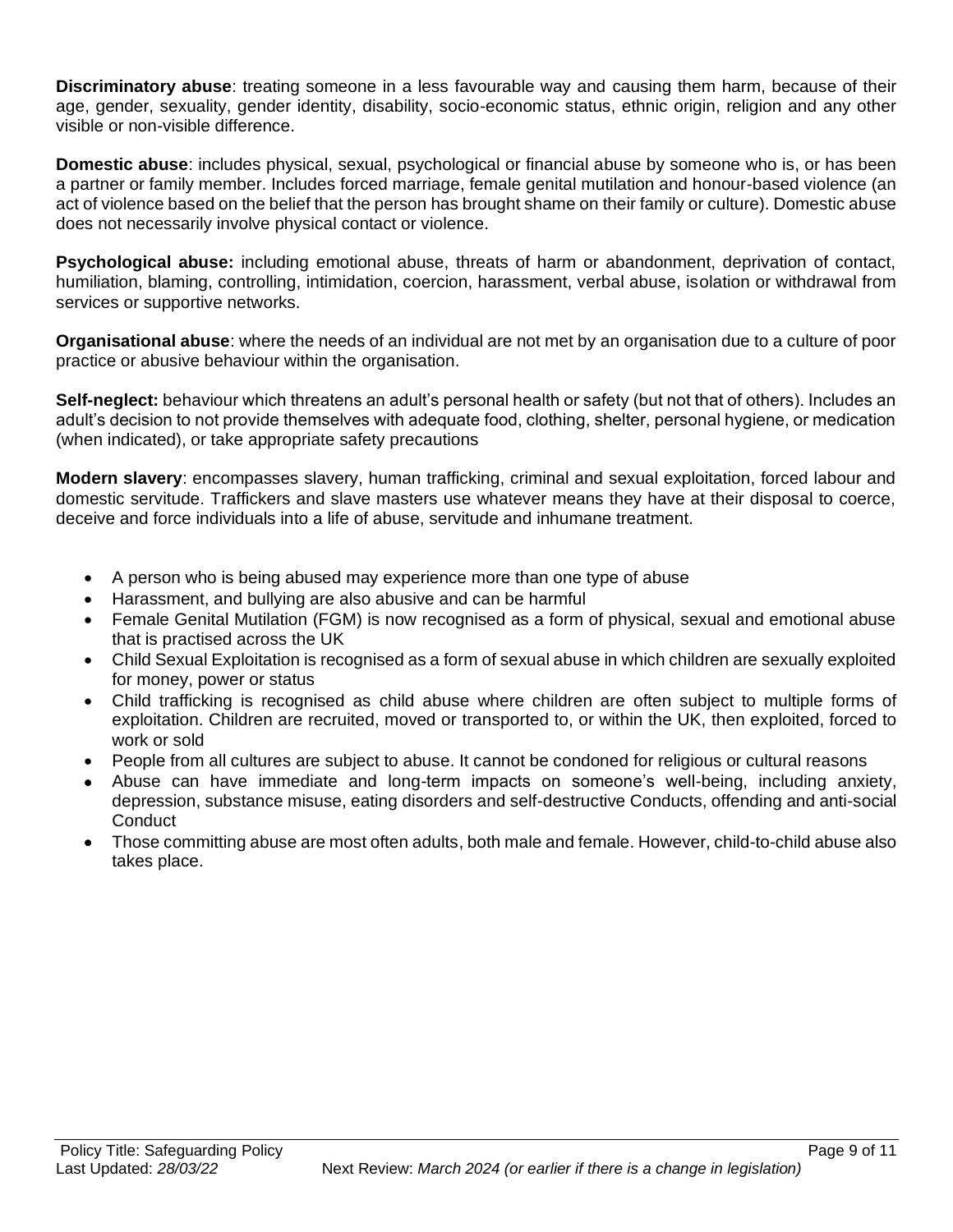## **Appendix B: What to do if a disclosure from a child or adult at risk is made to you:**

- 1. **Listen** carefully and calmly to the individual
- 2. **Reassure** the individual that they have done the right thing and what they have told you is very important
- 3. **Avoid questioning** where possible, and never ask leading questions
- 4. **Do not promise secrecy**. Let the individual know that you will need to speak to the Welfare Officer/LTA Safeguarding Team because it is in their best interest. If you intend to speak to the police or social care, you should let them know this too.
- 5. **Report the concern.** In an emergency, call the police (999), otherwise talk to the Welfare Officer/LTA Safeguarding Team as soon as possible. Do not let doubt/personal bias prevent you from reporting the allegation
- **6. Record** details of the disclosure and allegation using the LTA's online reporting a concern form within 24 hours*. If you do not have access to the online form, write down the details using what you have available then sign and date it.*